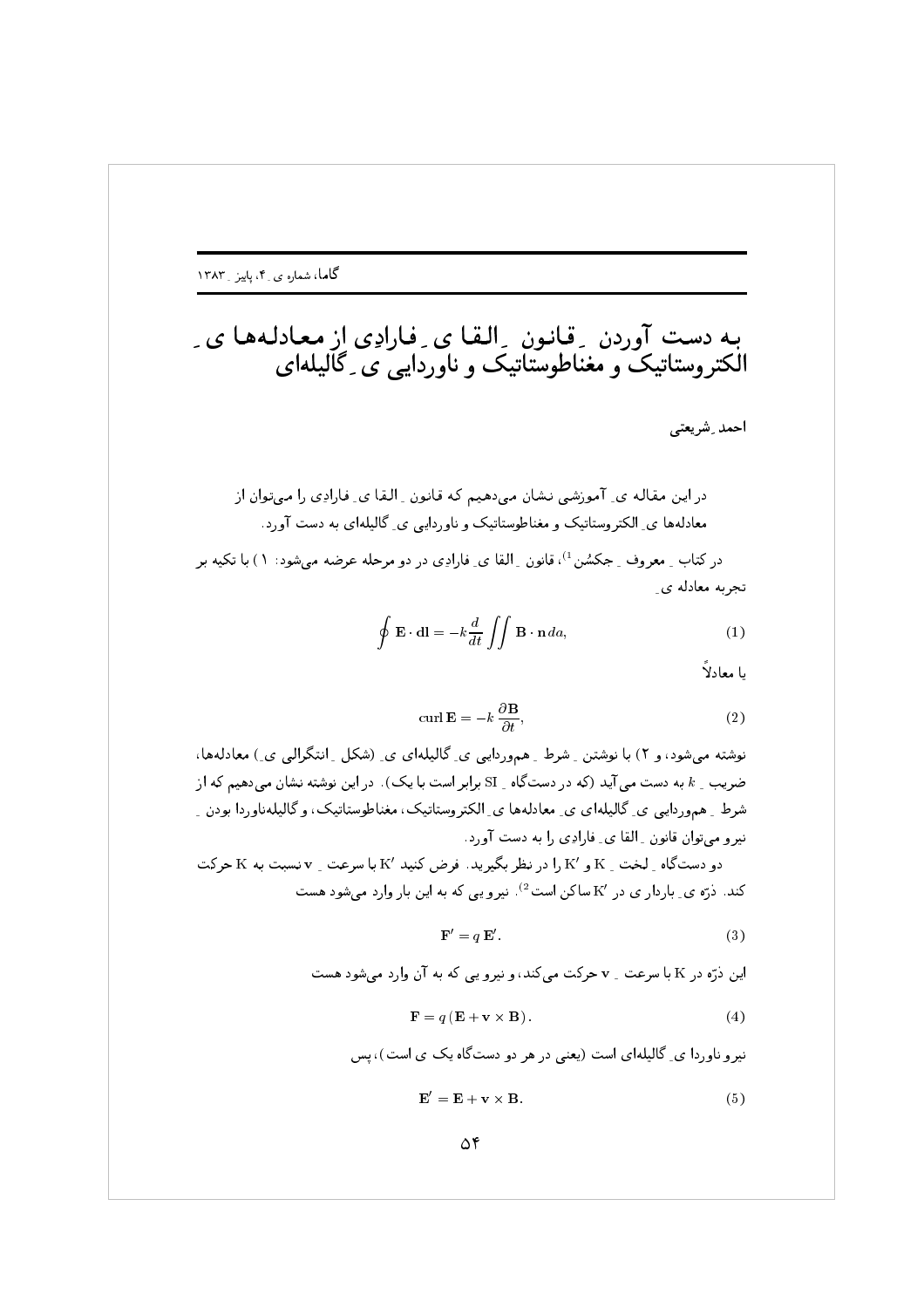$\rm K$  اینک ذرّه ای در نظر بگیریم که در دستگاه Mv با سرعت Mv حرکت کند. سرعت M این ذرّه در هست ${\bf u} = {\bf u}' + {\bf v} = {\bf u}'$  . از ناوردایی ی ِ نیرو داریم

$$
\mathbf{E} + \mathbf{u} \times \mathbf{B} = \mathbf{E}' + \mathbf{u}' \times \mathbf{B}'
$$
  
\n
$$
\mathbf{E} + \mathbf{u}' \times \mathbf{B} + \mathbf{v} \times \mathbf{B} = \mathbf{E} + \mathbf{v} \times \mathbf{B} + \mathbf{u}' \times \mathbf{B}'
$$
  
\n
$$
\mathbf{u}' \times \mathbf{B} = \mathbf{u}' \times \mathbf{B}'.
$$
 (6)

چون این اتحاد باید برا ی ِ هر 'u ی درست باشد، باید داشته باشیم

$$
\mathbf{B}' = \mathbf{B}.\tag{7}
$$

پس قانون ِ تبدیل ِ گالیلهای ی ِ میدانها ی ِ الکتریکی و مغناطیسی هست  $E' = E + v \times B$ 

$$
\left\{\begin{array}{c} \mathbf{B}' = \mathbf{B} \end{array}\right. \tag{8}
$$

میدان ۔ ایستا یی در 'X در نظر بگیریم. ایستا بودن ۔ به این معنی است که  
\n
$$
\frac{\partial \mathbf{B}'}{\partial t'} = 0,
$$
\n
$$
(9)
$$

پس داریم

$$
\frac{\partial \mathbf{B}'}{\partial t'} = 0 = \left(\frac{\partial}{\partial t} + \mathbf{v} \cdot \text{grad}\right) \mathbf{B}
$$
  
\n
$$
= \frac{\partial \mathbf{B}}{\partial t} + \mathbf{v} \cdot \text{grad } \mathbf{B}
$$
  
\n
$$
= \frac{\partial \mathbf{B}}{\partial t} - \text{curl} (\mathbf{v} \times \mathbf{B})
$$
  
\n
$$
= \frac{\partial \mathbf{B}}{\partial t} - \text{curl} (\mathbf{E}' - \mathbf{E})
$$
  
\n
$$
= \frac{\partial \mathbf{B}}{\partial t} + \text{curl } \mathbf{E}
$$
  
\n(10)

ار این اتحاد نتیجه می گیریم که اگر میدانها در 
$$
\mathbf{K}'
$$
 ایستا باشند، در  $\mathbf{K}$  باید داشته باشیم

$$
\operatorname{div} \mathbf{E} = \epsilon_0^{-1} \rho,
$$